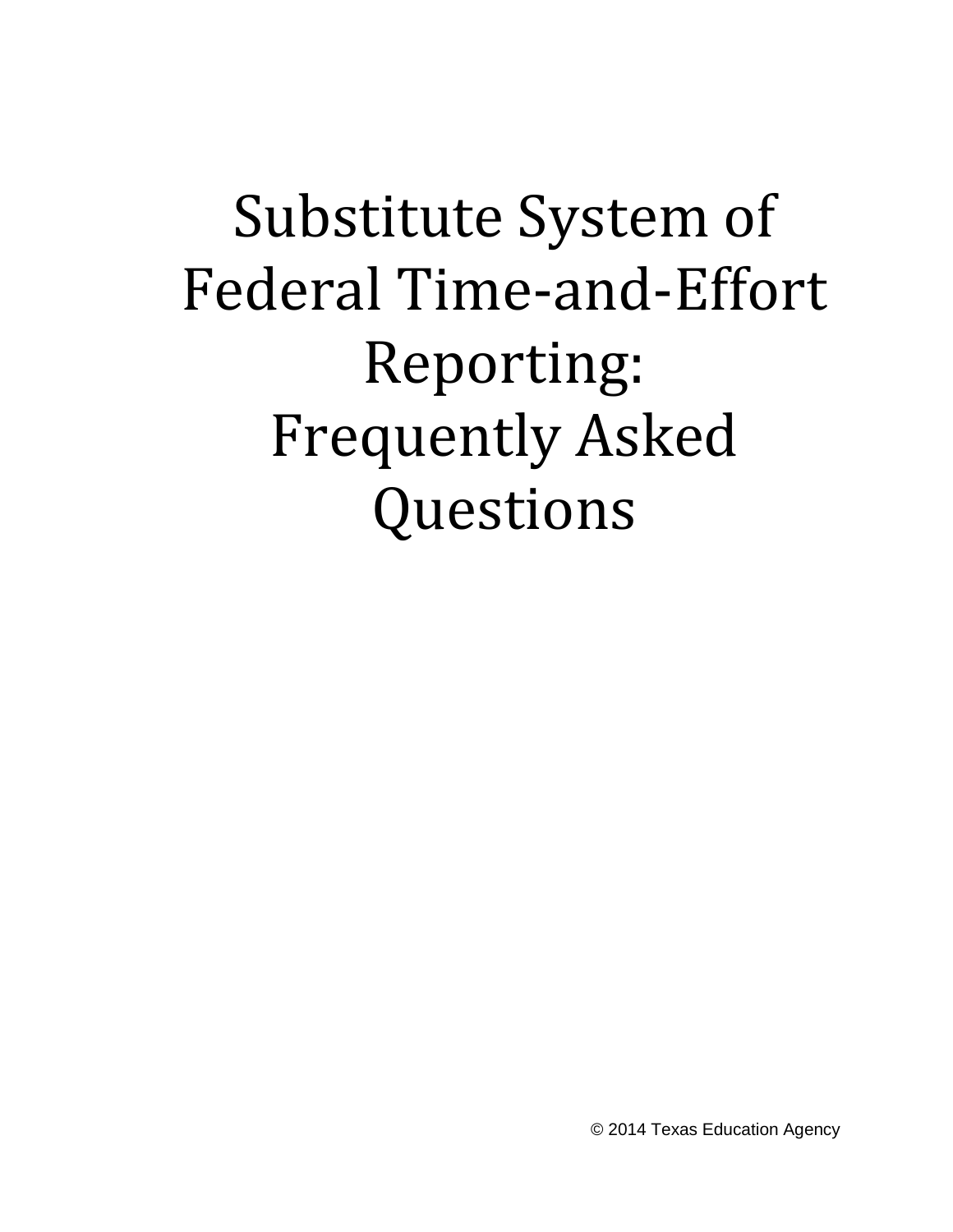# **General**

**1. Does the time-and-effort reporting requirement apply to federal programs only? Or are employees who work on state-funded programs also required to do time and effort?**

For the purposes of this document, time-and-effort reporting applies to personnel paid in any part with federal funds.

**2. What is meant by the requirement that the semiannual certification "coincide with one or more pay periods"?**

The timing of the semiannual certification must match the timing of your pay periods as closely as possible.

Let's say you pay staff on the  $25<sup>th</sup>$  of each month. Auditors would look to see that semiannual certifications were signed on the  $26<sup>th</sup>$  of the month that represents the midpoint of your school year.

In a second example, let's say you pay some staff monthly on the  $25<sup>th</sup>$ , and other staff on the 15<sup>th</sup> and the last day of the month. Auditors would likely look for your semiannual certifications to match the pay period ending date that is closest to the middle of the year (so you would choose the closest date after the closest pay period ending at the midpoint).

# **Shared Services Arrangements (SSAs)**

**3. For LEAs in a shared services arrangement, who chooses to use the substitute system, the member district or the fiscal agent?**

The substitute system does not alter the current arrangement between the fiscal agent and member districts for reporting and maintaining time and effort records.

# **Charter Schools**

**4. How does this guidance apply to charters?** 

According to the additional guidance TEA received from the US Department of Education (USDE), the substitute system is available to all LEAs. That includes independent school districts, all open-enrollment charter schools, and education service centers.

**5. Under the substitute system, may charter school employee who work 100% of the time on the same activity submit semiannual certifications?**

Yes, USDE has clarified that 100% employees at charter schools may also use the semiannual certification. If a charter school uses the substitute system, both single cost objective and eligible multiple cost objective employees would use the substitute system.

# **Ed-Flex and ESEA Requirements**

**6. How does the substitute system of time-and-effort reporting (substitute system) apply to Texas's Ed-Flex authority?**

Ed-flex waives the submission of semiannual certifications for the programs eligible under the Ed-Flex waiver. (See the [Ed-Flex Waivers](http://www.tea.state.tx.us/index4.aspx?id=4222&menu_id=2147483742) page of the TEA website for more information.)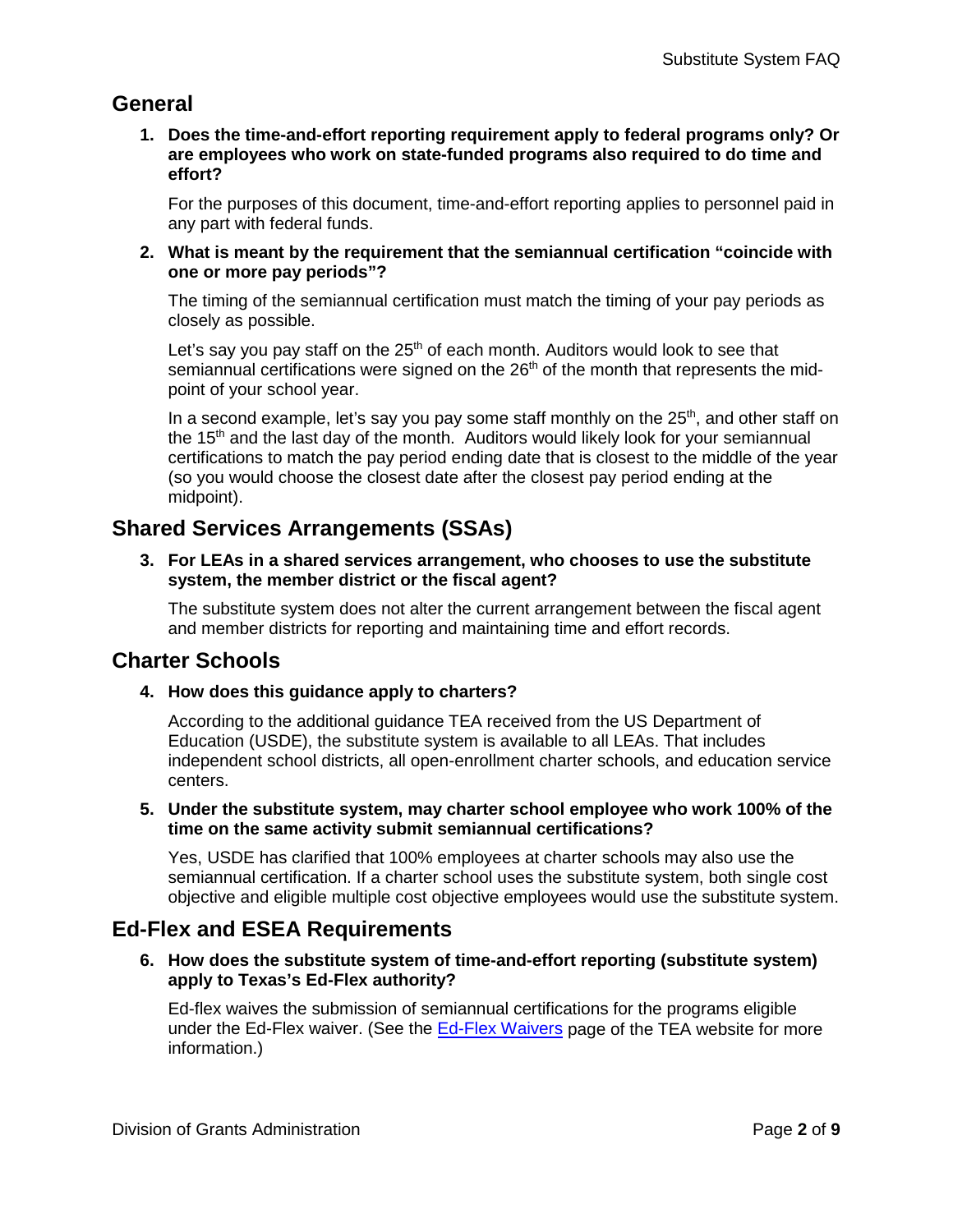Employees are required to complete the schedule, which both the employee and the supervisor with direct knowledge of the employee's schedule then sign. The schedule is kept on file at the local business office.

Per the Ed-Flex waiver, the employee is not required to complete or submit the certification.

However, in lieu of the semiannual certification, the employee is required to maintain signed and dated job descriptions identifying the funding source and job duties attributed to the program.

#### **7. As a result of the single cost objective definition, are any changes required for job descriptions?**

As applicable, a sentence should be added to the employee's job description stating that they are supported by a single cost objective, even though funding is split among multiple sources.

## **Employee Schedule and Certification**

#### **8. How do you access the employee schedule and certification form?**

It is posted on the [Substitute System](http://www.tea.state.tx.us/index2.aspx?id=2147510385) page of the TEA website.

#### **9. On the employee schedule, how does an employee document time if the dropdown list of programs does not include a program?**

The employee would use the manual entry fields (lines F and G) to indicate any program not included on the dropdown list.

#### **10. On the employee schedule, what if two rows are not enough to manually enter programs that are not included on the dropdown program list?**

Consolidate all state or local funds into one line.

#### **11. Why does the employee schedule cover a week when the certification period is six months?**

To be eligible, the employee must have a set schedule. The TEA form covers a week because many eligible employees have schedules that are the same from week to week. The local educational agency (LEA) may choose to develop its own form to cover a greater time span.

#### **12. How does an employee account for planning periods on the employee schedule?**

If the planning period is specific to a program, then the planning period is charged to that program and listed in the schedule. If the planning period is for the entire daily schedule, then the planning period is not listed separately on the schedule and the time for planning is paid under the daily distribution of time and effort.

#### **13. An employee must submit a new schedule and certification if his or her schedule changes during the reporting cycle. Let's say the original reporting period was January 1 through June 30, but the employee's schedule changed on April 1. On the new certification, how does that employee indicate the reporting period?**

On the first schedule, the reporting period is January 1 through March 31. The reporting period on the second schedule is April 1 through June 30.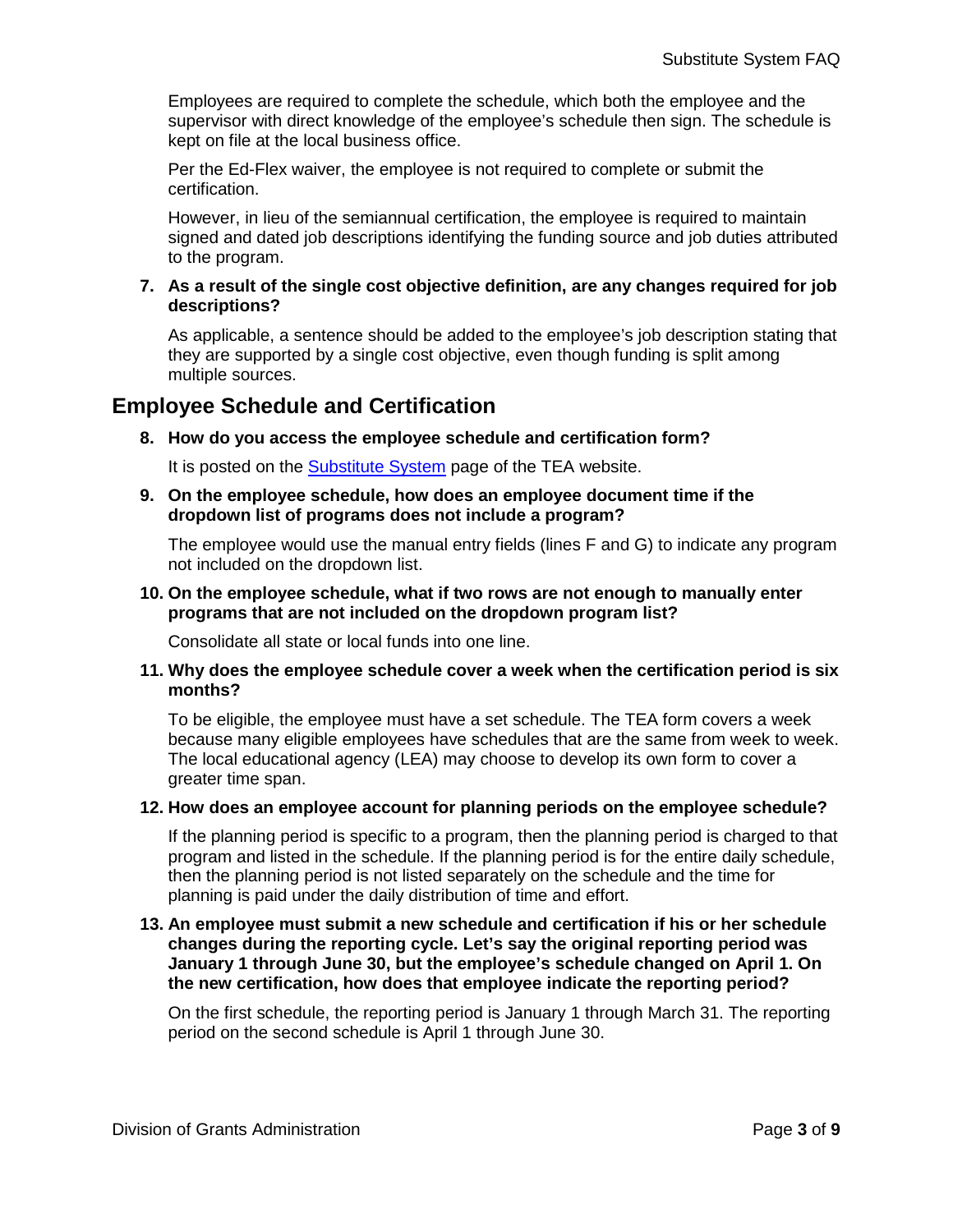**14. If the reporting period is January 1 through June 30, but the employee's last day of work during the school year is May 30, what dates should be indicated as the certification period?** 

The last day of work during the school year would be the ending date of the certification period.

**15. When different employees at the same LEA complete their schedules, must they all use the program list designations in the same way? That is, if several employees charge time to Special Education, does that grant always have to be designated as A? Or may some employees designate it as A while others use B?**

It is not required for all the LEA's employees to use the same designations. It is permissible for one employee to designate Special Education as A while another employee designates that same program as B.

#### **16. Is this an after-the-fact certification for employees, or should the employee complete the certification at the beginning of the certification period?**

Auditors will be looking to see that the certifications were completed and signed after the certification period ends, in order to ensure that the schedule represents actual hours worked rather than estimated hours.

# **Employee Requirements**

## **17. What are the eligibility requirements for employees to use the substitute system?**

To be eligible to document time and effort under the substitute system, employees must meet the following three tests:

- 1. Currently work on a schedule that includes multiple activities or cost objectives that must be supported by monthly personnel activity reports
- 2. Work on specific activities or cost objectives based on a predetermined schedule
- 3. Not work on multiple activities or cost objectives at the exact same time on their schedule.
- **18. Are teachers required to account for all the time they spend at school, including before school, conference periods, lunch, and after school? Or is a teacher required only to account for instructional time, when students are in class?**

Primarily indicate instructional time. See also question 12 for information on planning periods.

### **19. An LEA pays tutors hourly, and those tutors fill out and sign time cards. Are those tutors eligible to use the substitute system?**

Only if the tutors meet the eligibility requirements stated in question 17.

#### **20. What is the definition of the term "certification period"?**

"Certification" refers to the signature by the employee or supervisor, attesting that the documentation is correct. "Certification period" refers to the portion of the year for which time and effort is being documented.

#### **21. Are employees required to take a lunch period?**

The LEA must follow state and local policy.

**22. One of the requirements for this system states that the employee's schedule must be consistent. May an employee use this system if his or her schedule changes regularly?**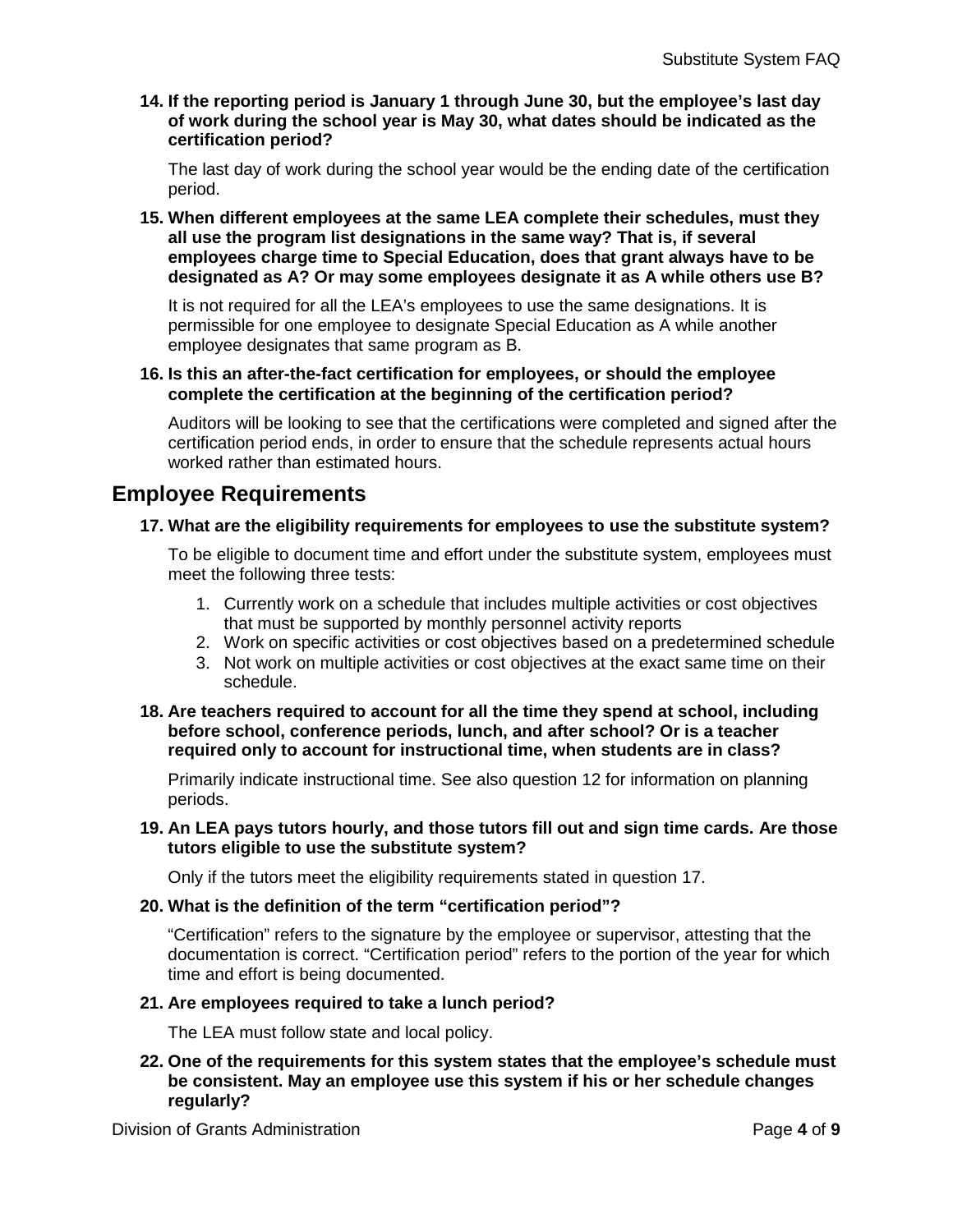If the employee's regular schedule changes regularly, such as every month, the substitute system will not work for that employee. In that case, the employee must continue with the monthly personnel activity report. However, if changes to the employee's schedule occur less frequently, such as once every three or four months, the employee could use the substitute system as long as he or she resubmits the schedule and certification whenever the schedule changes by more than 10%.

#### **23. Who is supposed to complete the schedule, the employee or someone in human resources?**

The person completing the schedule should have direct, firsthand knowledge of the employee's schedule. If someone in HR completes the schedule, the LEA must ensure that requirement is met because records will be audited.

#### **24. What if an employee leaves before the end of the certification period?**

If the employee is no longer with the LEA at the end of the designated period, the supervisor with direct knowledge of the employee's schedule would note that the employee is not available on the employee signature line and then sign the certification.

#### **25. To use the substitute system, is a staff member required to keep extra documentation of his or her activities, such as a class list or sign-in log?**

A predetermined class schedule for the reporting period is required to support the time and effort, and no additional documentation is required. For supplemental pay outside the regular schedule, that extra documentation would be required.

#### **26. Can the schedule cross organization codes?**

An employee such as a teacher who works on multiple campuses with different organization codes may use the substitute system as long as the employee's activities can all be supported by the cost objectives identified on the schedule.

## **27. How should an employee indicate paid leave using the employee schedule?**

The employee would document paid leave using the same schedule used to document time worked. While an employee is on paid leave, he or she is paid based on the regular schedule.

#### **28. An employee regularly works on the same programs but never knows from day to day how much time she will spend on each. Is that employee eligible for the substitute system?**

No, that employee does not meet the requirement stating that the schedule must be regular and consistent.

#### **29. How would an employee who works a block schedule use the employee schedule?**

Instead of filling out all the columns for Monday through Friday, the employee would use two columns (or as many as needed) and write a note at the bottom explaining that the schedule is a block schedule. If the employee alternates between an "A" and a "B" day, for instance, he or she would fill out two of the columns, completing each column with the total hours worked for each day of the block schedule.

#### **30. When should the employee complete the schedule and certification?**

The certification should be prepared after the fact based on predetermined schedule and any subsequent changes made in the schedule during the reporting period. The certification is verification of actual hours worked, not an estimate.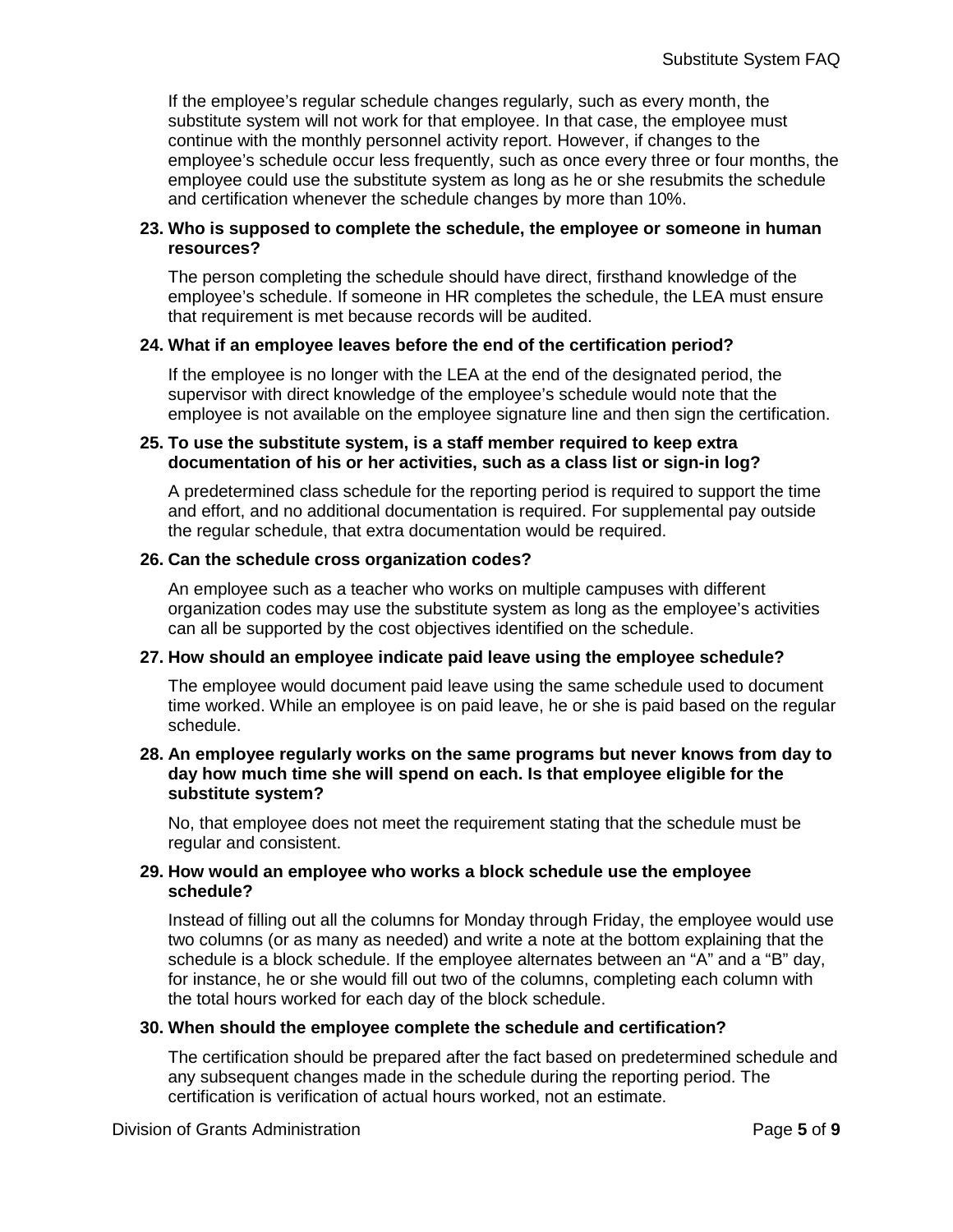# **Single and Multiple Cost Objectives**

### **31. What difference does it make whether an employee is supported by a single or multiple cost objectives?**

The difference has to do with documentation requirements.

An employee supported by a single cost objective is only required to submit a semiannual certification.

An employee supported by multiple cost objectives must either submit a monthly PAR (under the traditional system) or a schedule and semiannual certification (under the substitute system).

### **32. Is there an easy way to determine when an employee paid out of multiple awards is really working under a single cost objective?**

Cost objectives are defined according to the set of work activities allowable under the term and conditions of each funding source. If an employee is working under a single cost objective, all the activities on his or her schedule must be totally supported from each federal grant contributing to the salary compensation, even when the employee is actually paid out of multiple grants. The activity is the cost objective, not the funding source.

#### **33. Instead of every six months, can we collect time and effort documentation at the end of each semester?**

The requirement is for time and effort to be reported at least semiannually, or twice yearly. Documenting time and effort at the end of each semester (for instance, in December and May) would meet that requirement.

#### **34. We are a small one-campus school district with only one position per grade. Teachers are paid out of local and federal funds, and their job duties are predetermined and unchanging. Are we eligible to use the substitute system?**

The key to determining whether an employee is working on a single cost objective is whether the employee's salary and wages can be supported *in full* from the federal award alone if the employee's salary is also paid with non-federal funds.

In your example, the employee is paid with federal and local funds, but the job duties are the same. As long as those duties could be paid in full from the federal source, then the employee has a single cost objective, and only semiannual certification is required.

#### **35. We have a middle school special education teacher who also teaches two regular ed classes. The teacher is funded from state special ed and local funds. Is this teacher eligible for the substitute system?**

**If so, how does the teacher differentiate the percentage of the day taught, given that the TEA-developed schedule lists state and local together?**

The federal time-and-effort reporting requirement applies only to employees who are funded in part with federal funds. A teacher funded solely with state and local funds is not required to submit time-and-effort documentation. The teacher is not eligible to use the substitute system.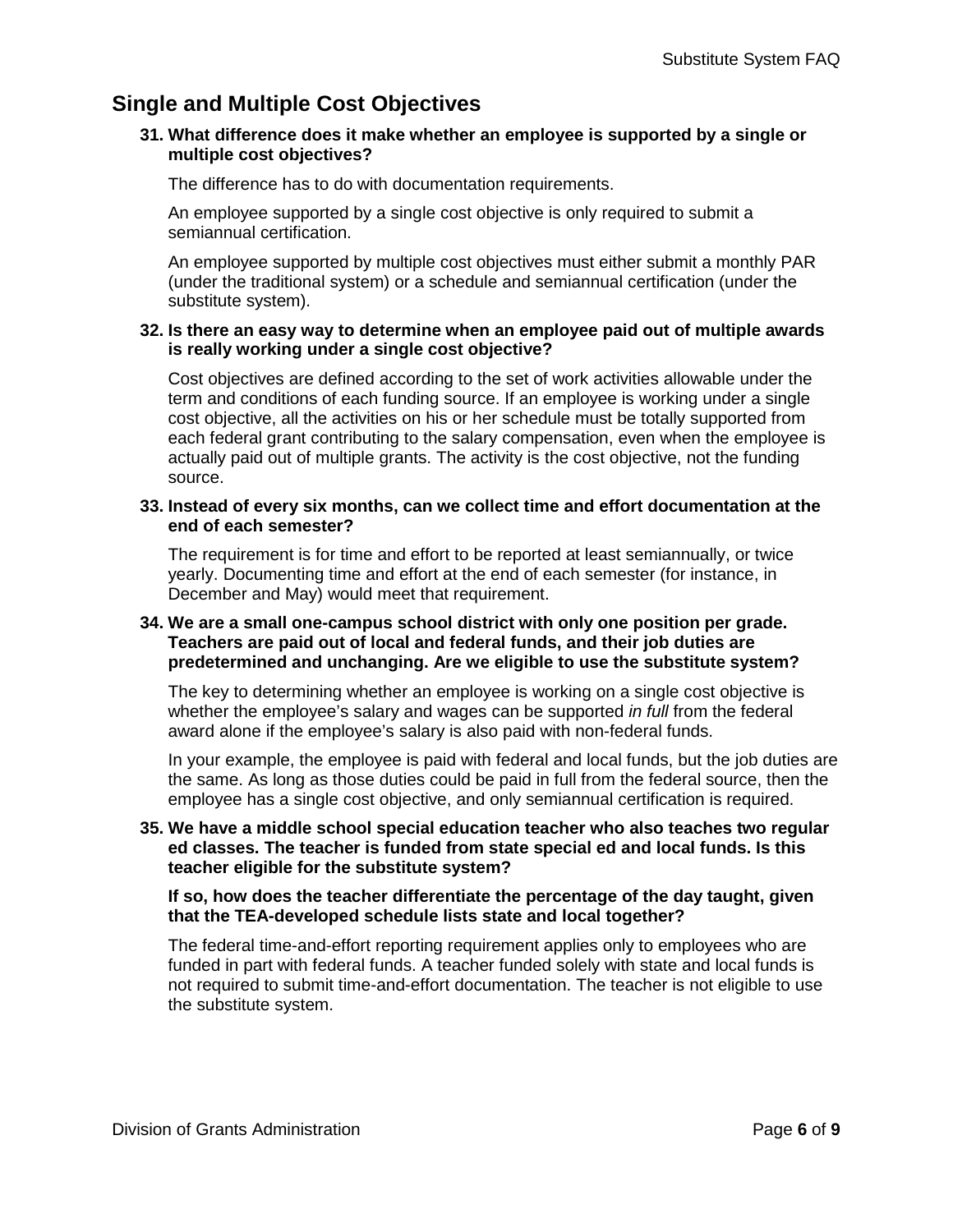**36. A teacher paid by IDEA-B proportionate share funds serves special education students in both public and private schools. As long as the teacher is serving students with disabilities 100% of the time, would this be considered a single cost objective, making the teacher eligible to use the substitute system?**

No, the LEA must differentiate between public school services and private school services.

**37. A speech therapist works with students age birth through age 2 and supervises two assistants. The therapist is paid with IDEA-B Preschool and local special education coop funds. His schedule is regular and consistent. Does he qualify for the substitute system?**

As long as the employee provides speech therapy services for 100% of his time, he is supported by a single cost objective. He may submit a semiannual certification and does not need to use the substitute system.

**38. Under IDEA-B, no more than 15% of grant funds may be used on coordinated early intervention services (CEIS). Employees who perform intervention services can be only partially funded from IDEA-B. The remainder of their salaries is funded from the general fund. If these employees deal with the same group of students every day and have a set schedule, can the substitute system be used?** 

As long as the employees provide intervention services for 100% of their time, they are supported by a single cost objective. They may submit a semiannual certification and do not need to use the substitute system.

#### **39. Can a teacher who is split-funded between Adult Ed and TANF funds considered to be supported by a single cost objective?**

The employee's Adult Ed activities cannot be supported under TANF. Therefore, this employee is supported by multiple cost objectives.

As long as the employee works according to a set schedule and does not do multiple activities at the exact same time, the employee is eligible to use the substitute system.

#### **40. The definition of multiple cost objectives includes a funding split between direct and indirect costs from the same program. Is it possible for an employee who is funded under the same program but from direct and indirect costs to claim funding under a single cost objective?**

An employee who is paid from direct costs for one piece of work and from indirect costs for another piece of work is supported by multiple cost objectives, regardless of whether the program is the same.

For example, an HR staff member may be paid from Title II, Part A for both Title II, Part A recruiting (indirect) and verification of highly qualified status (direct).

#### **41. Could Title III and LEP be considered a single cost objective?**

A district cannot support Title III and state ESL or bilingual activities under a single cost objective without running into supplant issues.

#### **42. An LEA is funding a middle school math teacher from Title II, Part A and from SCE. Is the teacher eligible for the substitute system?**

Yes, as long as the teacher has a predetermined schedule consisting of activities for both programs.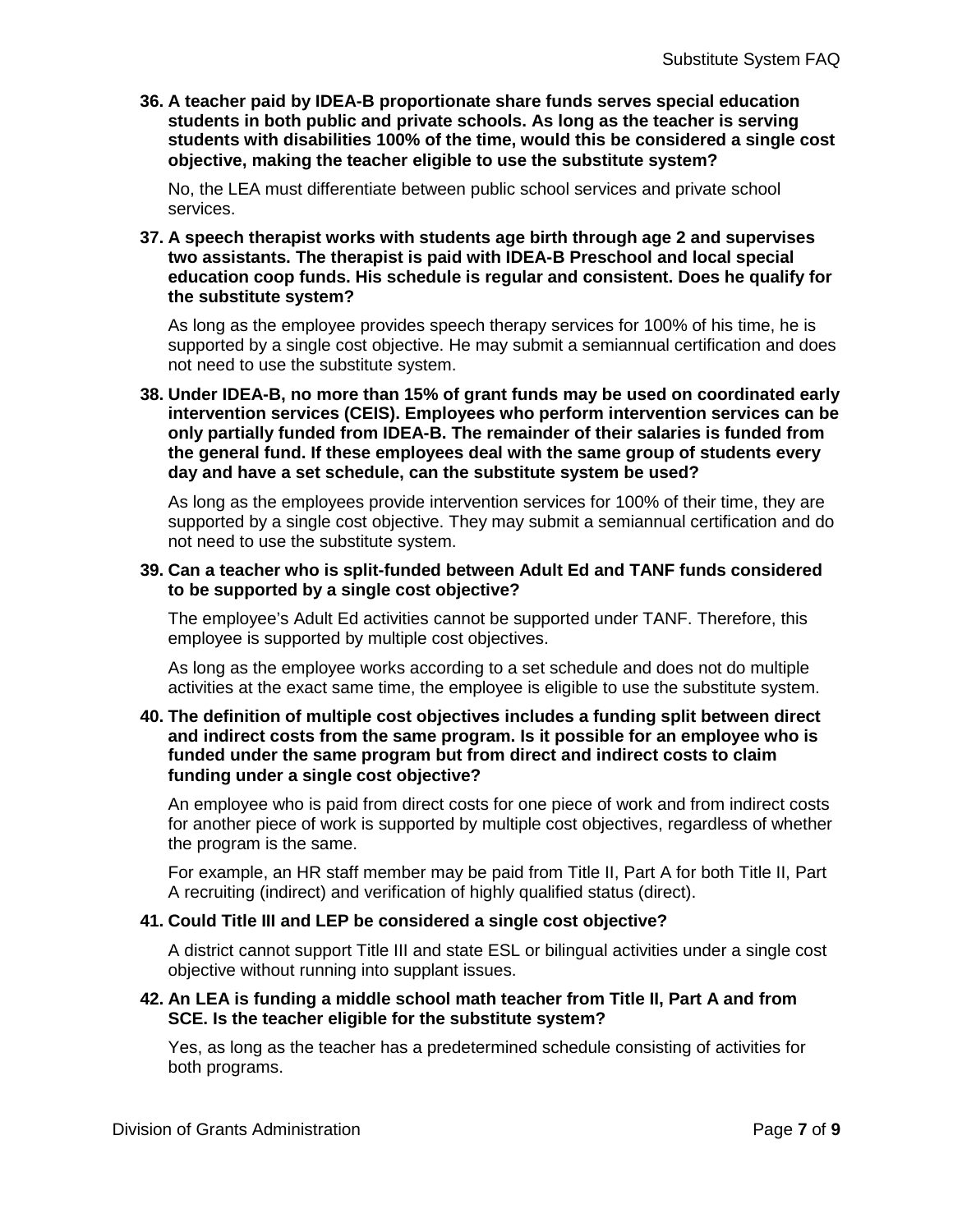#### **43. What if an employee works a regular, consistent schedule, but one of the employee's regular activities is not grant eligible (for instance, the employee coaches the cheerleading squad)?**

The employee is still eligible to use the substitute system. The non-grant time would be charged to other local funds, using the manual entry fields (lines F and G) on the program list section of the employee schedule.

#### **44. The LEA has some employees who are paid 100% out of IDEA-B and who provide proportionate share services. These employees traditionally submitted monthly PARs. Are they eligible for the substitute system?**

Yes, as long as the employee meets the clarified definition of a single cost objective from USDE, they would now qualify as a single cost objective, and semiannual certifications would be required (not monthly PARs).

## **LEA Requirements**

## **45. Are LEAs required to adopt the substitute system?**

Because it eases the reporting burden on employees and LEAs, TEA recommends that LEAs use the substitute system. However, participation is completely optional.

**46. If we completed the management certification for a prior school year, do we have to resubmit the form this year?**

The management certification form must be submitted every year. Even if you were approved to use the substitute system last year, you must resubmit the form this year.

#### **47. May we use the substitute system for some federal programs and use a different system of time-and-effort reporting for other federal programs?**

It is recommended that the LEA implement a single, uniform system for time-and-effort documentation.

### **48. What if we only have a single employee who wants to use the substitute system? Are we still required to submit a management certification?**

The LEA must submit the management certification regardless of the number of employees who are using the substitute system.

#### **49. We do not want to implement the substitute system but do want to let our single cost objective employees complete semiannual certifications. What do we do?**

No action is necessary in this case. You can continue with your current practice of reporting time and effort.

#### **50. We currently have no staff eligible to use the system but want to be able to use it immediately if staff become eligible. Should we submit the management certification now?**

You may submit the certification and retain your eligibility to participate during the current school year.

#### **51. If we are not funded by any federal grants, should we still complete and submit the management certification form?**

You are not required to complete and submit federal time-and-effort records. Therefore, you are not eligible to participate in the substitute system.